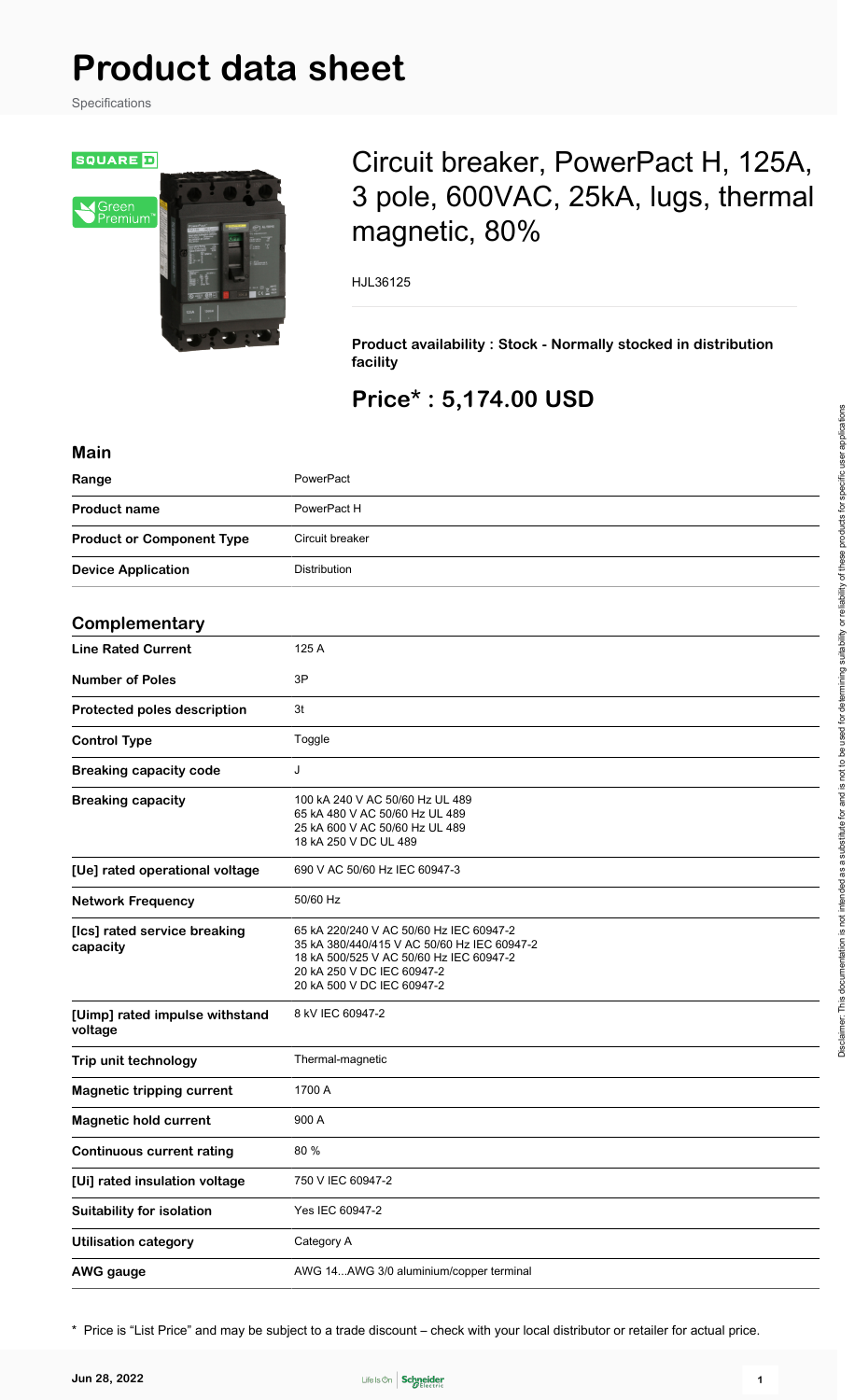| <b>Local signalling</b>        | Switched off (OFF) 1 trip indicator green)                                                                                                                                     |  |  |  |
|--------------------------------|--------------------------------------------------------------------------------------------------------------------------------------------------------------------------------|--|--|--|
| <b>Mounting mode</b>           | Unit mount lug)                                                                                                                                                                |  |  |  |
| <b>Mounting Support</b>        | Lug                                                                                                                                                                            |  |  |  |
| <b>Electrical connection</b>   | Lugs line<br>Lugs load                                                                                                                                                         |  |  |  |
| <b>Terminal identifier</b>     | AL150HD                                                                                                                                                                        |  |  |  |
| <b>Tightening torque</b>       | 44.25 lbf.in (5 N.m) 0.000.01 in <sup>2</sup> (2.56 mm <sup>2</sup> ) (AWG 14AWG 10)<br>123.91 lbf.in (14 N.m) 0.020.15 in <sup>2</sup> (1095 mm <sup>2</sup> ) (AWG 8AWG 3/0) |  |  |  |
| <b>Number of slots</b>         | 2 auxiliary switch OF plug-in)<br>1 alarm switch SD plug-in)<br>1 overcurrent trip switch SDE plug-in)<br>1 voltage release MN or MX plug-in)                                  |  |  |  |
| Power wire stripping length    | $0.63$ in (16 mm)                                                                                                                                                              |  |  |  |
| Color                          | <b>Black</b>                                                                                                                                                                   |  |  |  |
| Height                         | 6.42 in (163 mm)                                                                                                                                                               |  |  |  |
| Width                          | 4.09 in (104 mm)                                                                                                                                                               |  |  |  |
| Depth                          | 3.39 in (86 mm)                                                                                                                                                                |  |  |  |
| <b>Net Weight</b>              | 4.85 lb(US) (2.2 kg)                                                                                                                                                           |  |  |  |
| <b>Quantity per Set</b>        | 1                                                                                                                                                                              |  |  |  |
| <b>Communication interface</b> | Modbus<br>Ethernet                                                                                                                                                             |  |  |  |

#### **Environment**

| <b>Quality labels</b>                                | СE                                                                  |
|------------------------------------------------------|---------------------------------------------------------------------|
| <b>Standards</b>                                     | UL<br><b>CSA</b><br><b>NEMA</b><br>NOM-003-SCFI-2000<br>IEC 60947-2 |
| <b>Product certifications</b>                        | UL<br><b>CSA</b><br><b>NOM</b>                                      |
| IP degree of protection                              | Front cover IP40 IEC 60529                                          |
| <b>Pollution degree</b>                              | 3 IEC 60947-1                                                       |
| <b>Ambient Air Temperature for</b><br>Operation      | 28158 °F (-270 °C)                                                  |
| <b>Ambient Air Temperature for</b><br><b>Storage</b> | $-58185$ °F ( $-5085$ °C)                                           |
| <b>Operating altitude</b>                            | $<$ 6561.68 ft (2000 m) without derating<br>5000 m with derating    |

#### **Ordering and shipping details**

| Category                 | 01115-HG, HJ, JG, JJ UNIT MT BREAKER/SWITCH |  |  |
|--------------------------|---------------------------------------------|--|--|
| <b>Discount Schedule</b> | DE <sub>2</sub>                             |  |  |
| <b>GTIN</b>              | 785901955795                                |  |  |
| Nbr. of units in pkg.    |                                             |  |  |
| Package weight(Lbs)      | 4.14 lb(US) (1.88 kg)                       |  |  |
| Returnability            | Yes                                         |  |  |
| Country of origin        | МX                                          |  |  |

## **Packing Units**

| Unit Type of Package 1 | <b>PCE</b> |
|------------------------|------------|
|------------------------|------------|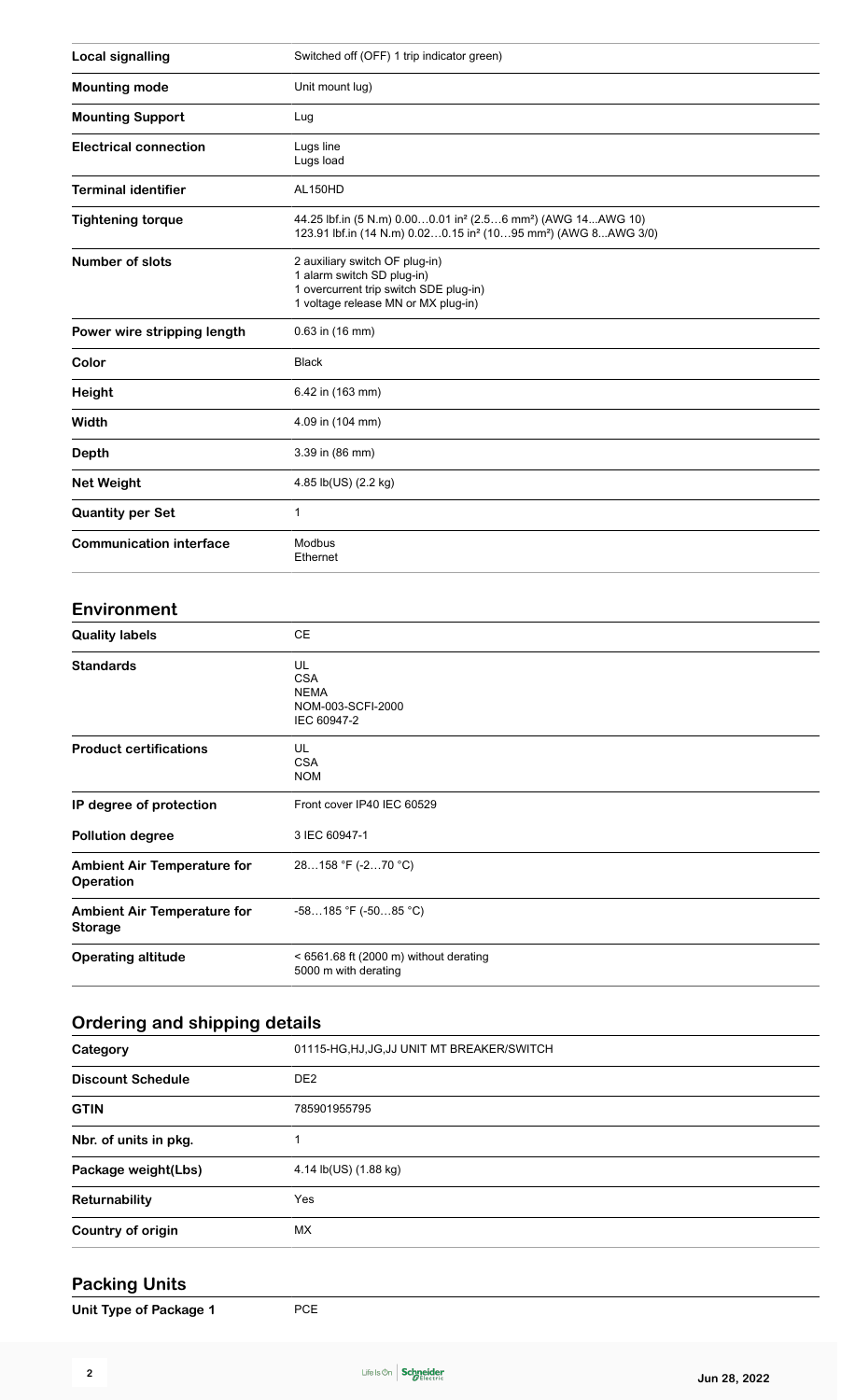| Package 1 Height | 5.70 in (14.478 cm) |
|------------------|---------------------|
| Package 1 width  | 7.50 in (19.05 cm)  |
| Package 1 Length | 8.80 in (22.352 cm) |

# **Offer Sustainability**

| Sustainable offer status          | Green Premium product                                                                                                                                                                                                                                                                        |  |  |
|-----------------------------------|----------------------------------------------------------------------------------------------------------------------------------------------------------------------------------------------------------------------------------------------------------------------------------------------|--|--|
| California proposition 65         | WARNING: This product can expose you to chemicals including: DINP, which is known to the State of<br>California to cause cancer, and DIDP, which is known to the State of California to cause birth defects or<br>other reproductive harm. For more information go to www.P65Warnings.ca.gov |  |  |
| <b>REACh Regulation</b>           | <b>REACh Declaration</b>                                                                                                                                                                                                                                                                     |  |  |
| <b>EU RoHS Directive</b>          | Compliant<br><b>EU RoHS Declaration</b>                                                                                                                                                                                                                                                      |  |  |
| Mercury free                      | Yes                                                                                                                                                                                                                                                                                          |  |  |
| <b>RoHS</b> exemption information | <b>Yes</b>                                                                                                                                                                                                                                                                                   |  |  |
| <b>China RoHS Regulation</b>      | China RoHS declaration<br>Product out of China RoHS scope. Substance declaration for your information.                                                                                                                                                                                       |  |  |
| <b>Environmental Disclosure</b>   | <b>Product Environmental Profile</b>                                                                                                                                                                                                                                                         |  |  |
| <b>Circularity Profile</b>        | End of Life Information                                                                                                                                                                                                                                                                      |  |  |
| <b>PVC</b> free                   | Yes                                                                                                                                                                                                                                                                                          |  |  |
|                                   |                                                                                                                                                                                                                                                                                              |  |  |

#### **Contractual warranty**

| $\mathbf{M}$ | nms |  |
|--------------|-----|--|